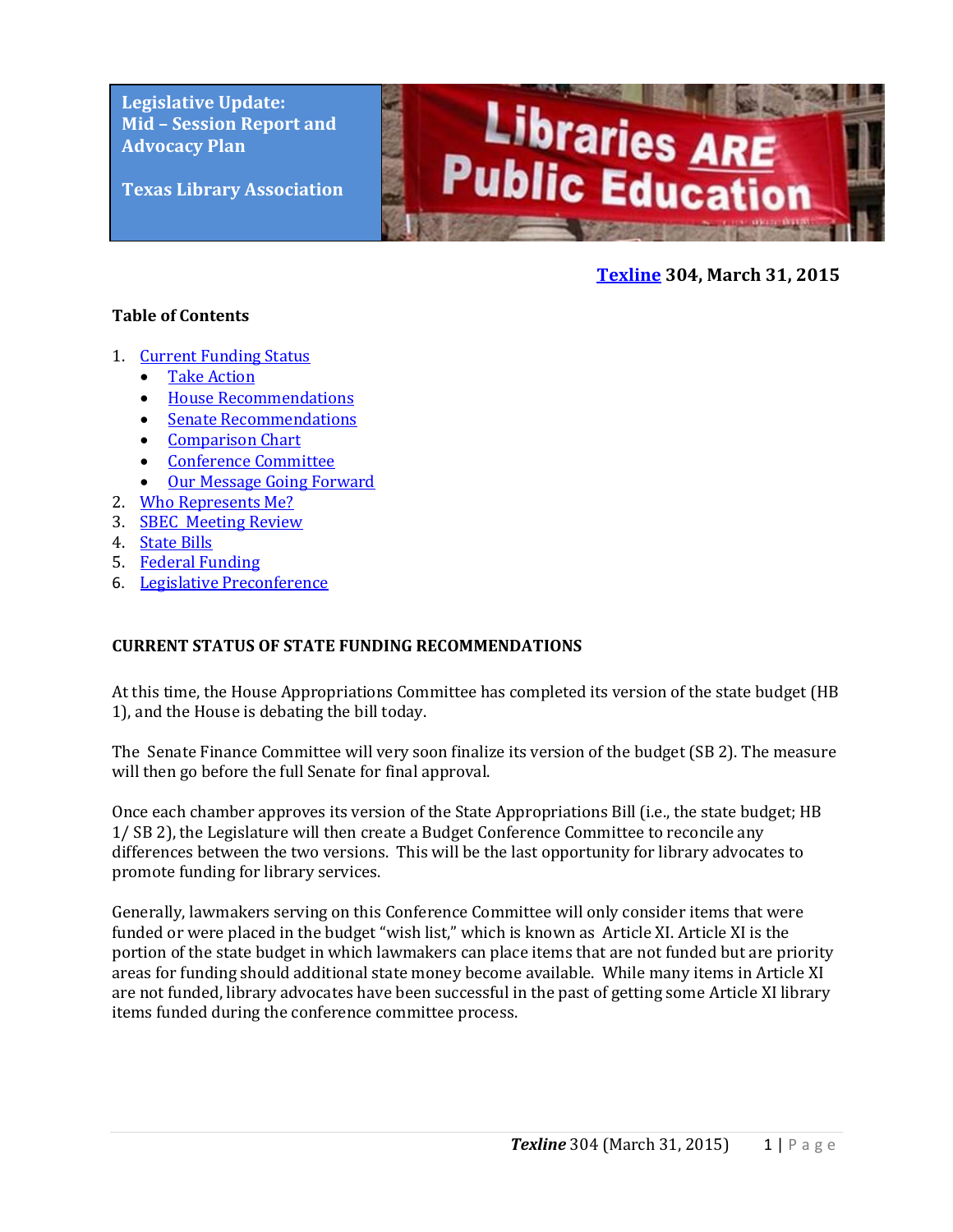## **TAKE ACTION**

## **[EMAIL LEGISLATORS](http://cqrcengage.com/alatx/app/write-a-letter?1&engagementId=88633) TODAY**

# **[CALL LEGISLATORS](http://cqrcengage.com/alatx/app/make-a-call?4&engagementId=88653) TODAY**

### **State Library and Archives Commission Budget (contained in Article I) RECOMMENDATIONS**

#### <span id="page-1-0"></span>**Texas House of Representatives**

**Base Budget** (amount for continuation of current services at current level): fully funded **Exceptional Items** (These are the **additional** funding requests – shared digital content and workforce funding – that library advocates have been promoting all session.)

## **Library Programs Exceptional Items Requests**

**ADOPTED: Shared Digital Content (\$6 million/biennium); \$400K in staff funding was not included**

**NOT ADOPTED: Workforce Development Training for Libraries (\$550,000/biennium)**

### **Other Agency (TSLAC) Exceptional Items Requests**

ADOPTED: E-archives program (\$900,000/biennium) Article XI: Salary adjustments for agency staff (\$900,000/biennium) NOT ADOPTED: Local Records Management Staff (\$400,000/biennium) Article XI: Agency accounting system (\$500,000/biennium)

### <span id="page-1-1"></span>**State Senate (as of today)**

**Base Budget** (amount for continuation of current services at current level): fully funded **Exceptional Items** (These are the **additional** funding requests – shared digital content and workforce funding – that library advocates have been promoting all session.)

**Library Programs Exceptional Items Requests Article XI: Shared Digital Content (\$6.4 million/biennium) NOT ADOPTED: Workforce Development Training for Libraries (\$550,000/biennium)**

### **Other Agency (TSLAC) Exceptional Items Requests**

ADOPTED: E-archives program (\$706,593/biennium) NOT ADOPTED: Salary adjustments for agency staff (\$900,000/biennium) NOT ADOPTED: Local Records Management Staff (\$400,000/biennium) ADOPTED: Agency accounting system (\$326,594/biennium)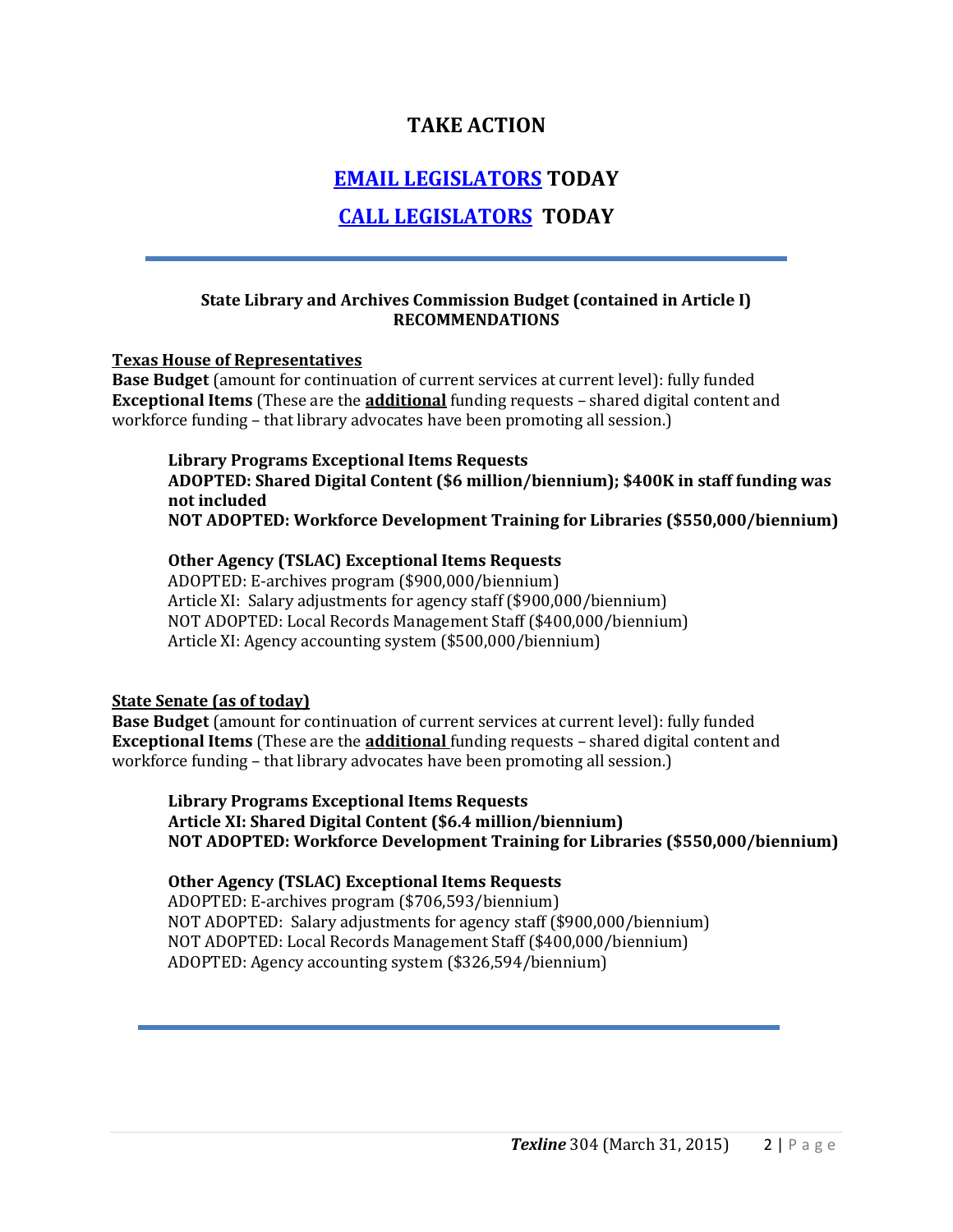### <span id="page-2-0"></span>**Funding Chart**

| <b>Exceptional Items</b>      | Amt<br><b>Requested</b><br>biennium | <b>House</b><br><b>Decision</b> | <b>Senate</b><br><b>Decision</b> |
|-------------------------------|-------------------------------------|---------------------------------|----------------------------------|
| <b>Shared Digital Content</b> | \$6.4                               | \$6 million                     | <b>Article XI</b>                |
| (TexShare/TexQuest)           | million                             | <b>ADOPTED</b>                  |                                  |
| <b>Library Workforce</b>      | \$550,000                           | <b>NOT</b>                      | <b>NOT</b>                       |
| <b>Training</b>               |                                     | <b>ADOPTED</b>                  | <b>ADOPTED</b>                   |
| E-Archives                    | \$900,000                           | \$9K                            | \$706,593                        |
|                               |                                     | <b>ADOPTED</b>                  | <b>ADOPTED</b>                   |
| <b>Staff Salary Increases</b> | \$900,000                           | Article XI                      | <b>NOT</b>                       |
|                               |                                     |                                 | <b>ADOPTED</b>                   |
| Records Management            | \$500,000                           | <b>NOT</b>                      | <b>NOT</b>                       |
| Staff                         |                                     | <b>ADOPTED</b>                  | <b>ADOPTED</b>                   |
| <b>Accounting System</b>      | \$500,000                           | Article XI                      | \$326,594                        |
|                               |                                     |                                 | <b>ADOPTED</b>                   |

### <span id="page-2-1"></span>**About the Budget Conference Committee**

The Budget Conference Committee will not be named until both Legislative Chambers (House and Senate) pass their respective versions of the budget and have "forwarded" on these versions to the other chamber. Typically, the Budget Conference Committee is named sometime between mid April to early May.

We do not yet know who will serve on the Conference Committee.

As soon as it is named, TLA will send out the information to members. Typically, both chair persons (i.e., Sen. Jane Nelson and Rep. John Otto) serve on the Committee. Usually, the Committee is composed of 10 members, five from each chamber.

#### <span id="page-2-2"></span>**Our Advocacy for the Rest of the Session**

Our efforts should focus on reaching these key members either directly or by asking our own senators and representatives to contact them (i.e., their colleagues serving on the Conference Committee) on behalf of libraries.

### **Our Message:**

## **Accept the House version of the budget for the State Library and Archives Commission (Article 1). We must have Shared Digital Content funded.**

**[Shared Digital Content](http://www.txla.org/sites/tla/files/Advocate/shareddigitalcontent%20flyer.pdf)**: \$6.4 million to build digital educational collections. Through TexShare (for public and college library users) & TexQuest (for K-12 public schools), libraries support education and economic development through shared digital content.

Note: Even if ALL of the State Library's exceptional items are funded, the agency would still be 18% BELOW its funding level prior to 2011!! Support libraries by continuing to rebuild library services this session!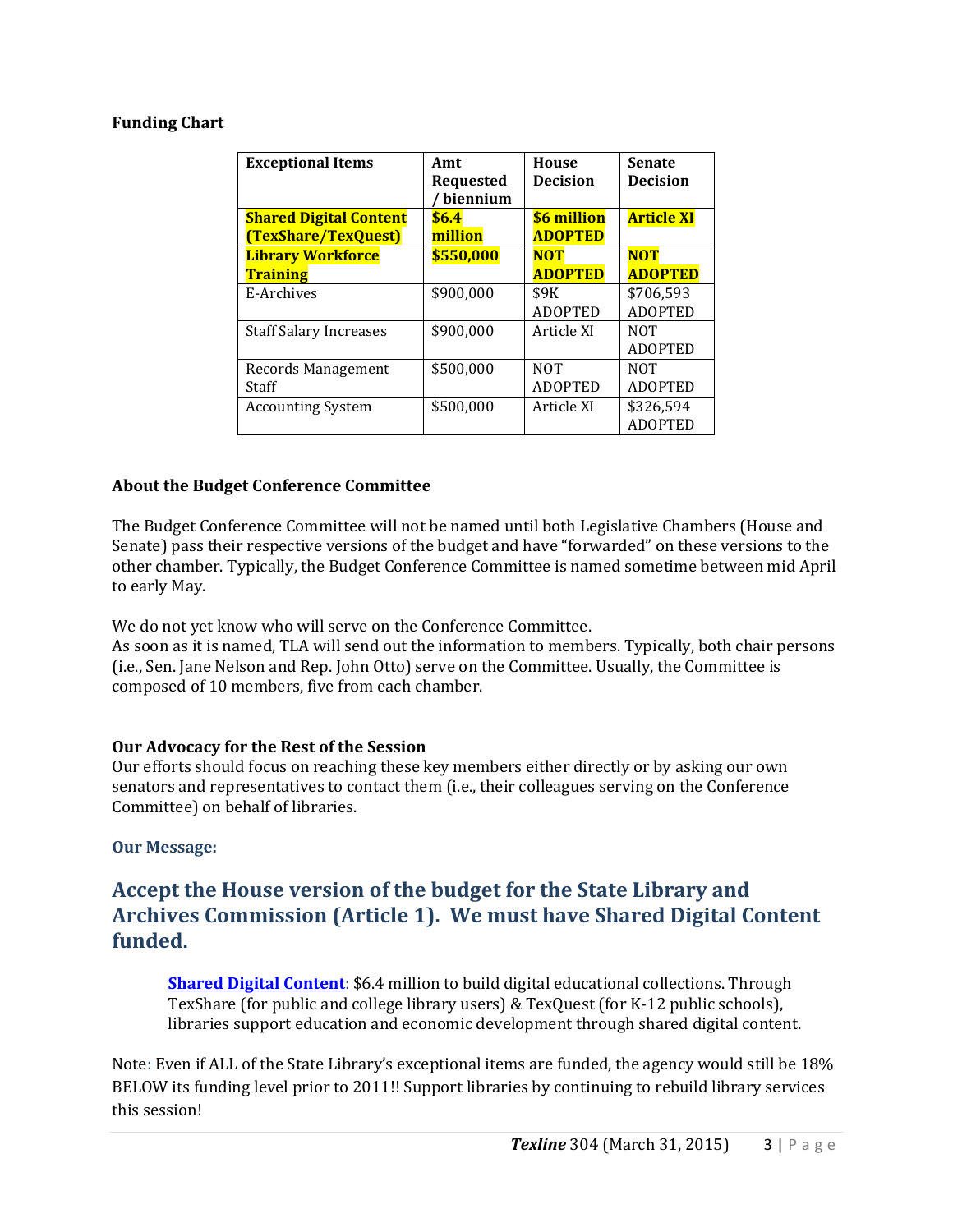# **TAKE ACTION**

## **[EMAIL LEGISLATORS](http://cqrcengage.com/alatx/app/write-a-letter?1&engagementId=88633) TODAY**

# **[CALL LEGISLATORS](http://cqrcengage.com/alatx/app/make-a-call?4&engagementId=88653) TODAY**

- A one-page handout on **[TLA's Budget Priorities](http://www.txla.org/sites/tla/files/Advocate/84th_Library_Budget_Issues.pdf)**
- $\triangleright$  A one-page handout on the funding request for [Shared Digital Content \(T](http://www.txla.org/sites/tla/files/Advocate/shareddigitalcontent%20flyer.pdf)exShare and TexQuest)
- $\triangleright$  A one-page on the funding request for [Workforce Development Training for Libraries](http://www.txla.org/sites/tla/files/Advocate/workforce%20flyer.pdf)
- $\triangleright$  Click on [TLA's Advocate!](http://www.txla.org/take-action) site for links to legislator look-up tools and other resources.
- $\triangleright$  See TLA's advocacy page for additional information on contacting legislators: <http://www.txla.org/advocacy-how-to>

### **WHO REPRESENTS ME?**

Click on the button below. You can find your state senator, representative, and State Board of Education member.



For the most accurate data, include your full 9-digit zip code.

### **SBEC Hearing**

The State Board for Educator Certification (SBEC) met on March 27. The meeting was rescheduled from an earlier date (March 6), when the meeting was cancelled due to a lack of a quorum.

One of the agenda items for this meeting concerned a petition to reconsider the existing two-year teaching experience requirement for a school librarian certificate.

SBEC had initiated a discussion on this item last fall in response to a public petition from an individual who, while having received a master's degree and school librarian training, did not possess the requisite two-year classroom teaching experience.

To address her petition, SBEC and TEA staff initiated the rule-making process, which is the regulatory and administrative process needed to change any such requirement, as it is codified in the State's *Administrative Code*.

The first step in this process was bring together a stakeholder group to discuss the matter and to make recommendations to TEA and SBEC. The Texas Library Association was asked to submit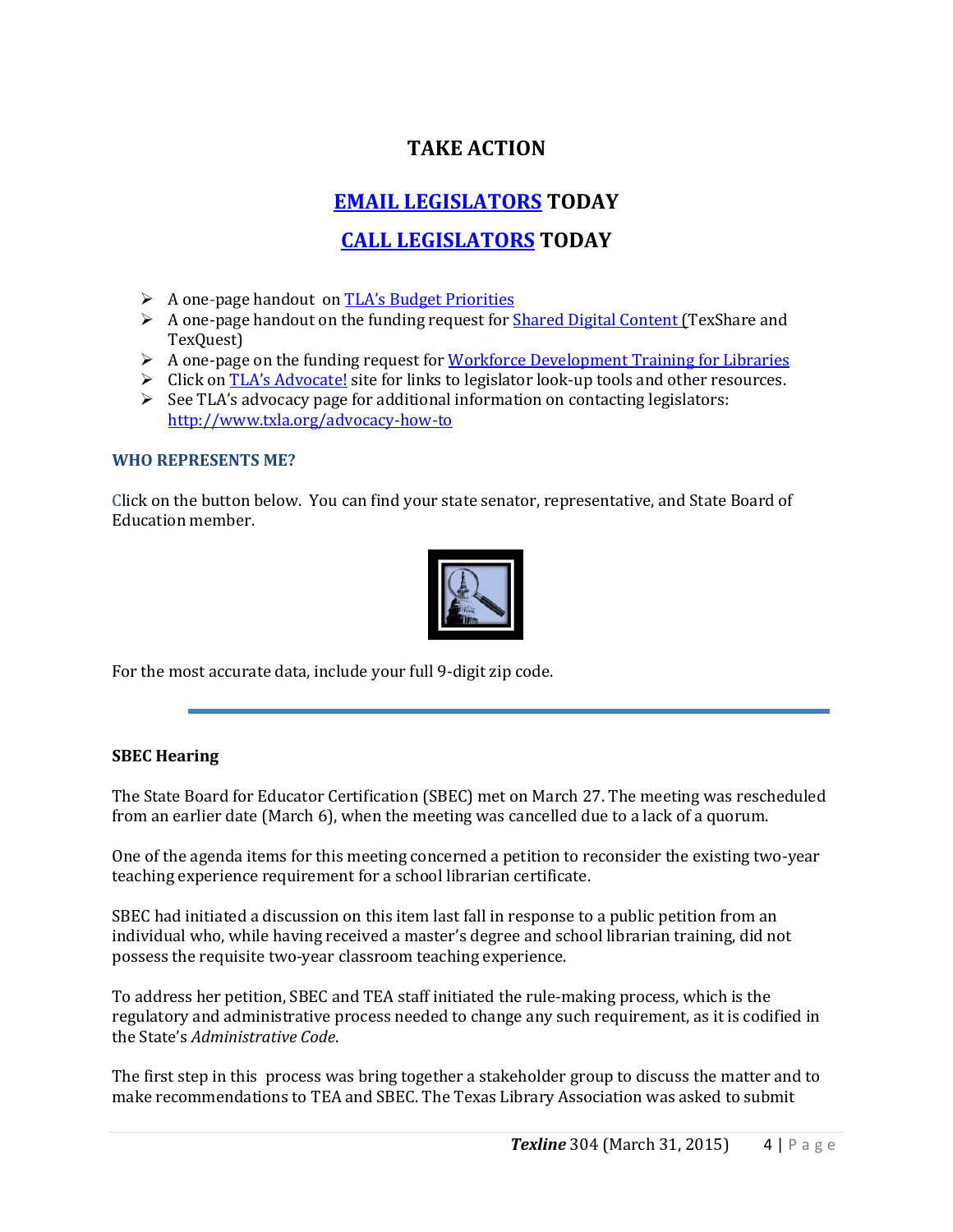potential candidates for the stakeholder group. TLA nominated several school librarians and educators. The final list of those invited to the stakeholder meeting were: Jane Claes, Elizabeth Philippi, Julie Briggs, Jennifer LaBoon, Becky Calzada, Dianna Jackson, Cristal Isaacks, Nicole Cruz, Len Bryan, and Janae Pierce.

This stakeholder group met on Nov. 13, 2014 in Austin. The group discussed the current requirement of two creditable years of teaching experience for issuance of the Standard School Librarian Certificate, including potential revisions to [19 TAC 239.60 \(4\)](http://texreg.sos.state.tx.us/public/readtac$ext.TacPage?sl=R&app=9&p_dir=&p_rloc=&p_tloc=&p_ploc=&pg=1&p_tac=&ti=19&pt=7&ch=239&rl=60) and options for satisfying the two years of creditable teaching experience requirement. The consensus was that there should be no change to the teaching experience requirement.

This recommendation was brought before SBEC as a motion to discontinue the rule-making process (which would effectively leave the current two-year teaching requirement in place).

SBEC members heard from many constituents and school librarians on the matter. The overwhelming majority of feedback supported the two-year teaching requirement. The testimony of librarians at the March 27 hearing was impressive and provided board members with valuable insights into the diverse teaching role of school librarians.

SBEC members unanimously supported school librarians and voted to maintain the two year teaching requirement (by discontinuing the rule-making process).

### TLA thanks the following:

Julie Briggs, Christine Van Hamersveld, Cindy Buchanan, Irene Kistler, and Wendy Hawk. We also offer our thanks to Leah Mann and Tracy Rutan (who traveled for both hearing dates) and Robin Stout and Donna Kearley – all four of whom provided oral testimony on March 27 hearing.

- Se[e TLA Letter](http://www.txla.org/sites/tla/files/Advocate/filings/SBEC%20certification%20letter.pdf)
- <span id="page-4-0"></span>• Se[e TASL Letter](http://www.txla.org/sites/tla/files/Advocate/TASL%20SBECletter%201-8-15.pdf)

### **Bill List of Legislation TLA is Monitoring**

To see the full text of these bills, go to **Bill Search**, click the bill number button, enter the bill number (e.g., HB 1 or SB 21), and click search.

- HB 1 (Otto)/ SB 2 (Nelson) State Appropriations Bills. Last Action: House considering on 2nd reading (3/31); In Senate Finance Committee.
- HB 100 (Zerwas, et al.) Relating to authorizing the issuance of revenue bonds to fund capital projects in institutions of higher education. Last Action (3/31): Committee report sent to Calendars.
- HB 245 (Longoria) Relating to an educator's lunch period. Last Action (3/30): Referred to Public Education.
- HB 810 (White) Relating to the employment of persons with professional qualification as public school classroom teachers. Last Action (3/26): Left pending in Public Education Subcommittee.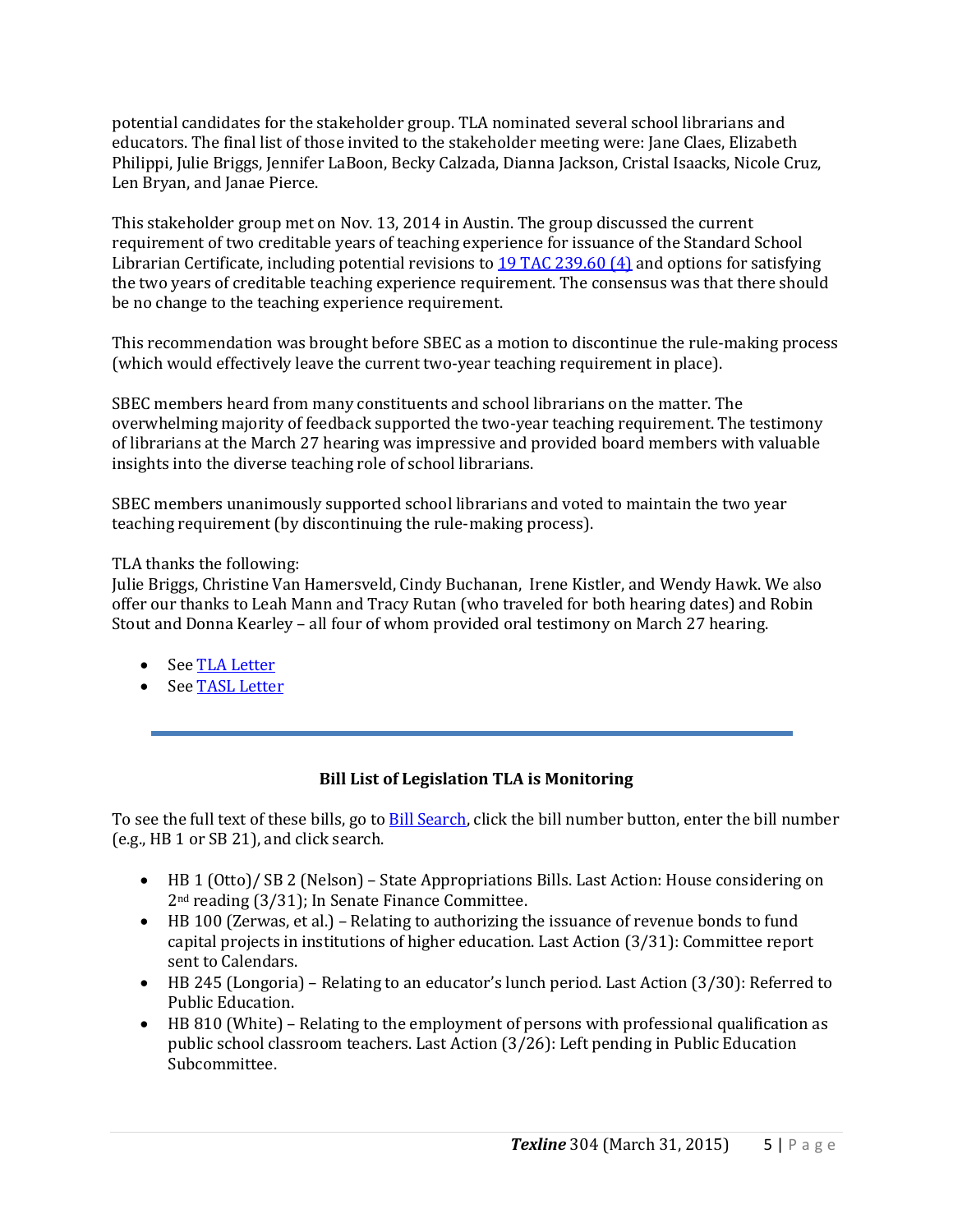- HB 1475 (Aycock, et al) Telecommunications Bill: To continue current state special pricing program for institutions of higher education, libraries, public schools, and non-profit medical centers. Last Action (3/24): Referred to Public Education.
- HB 1799 (Thompson) The uniform Electronic Legal Materials Act. Last Action (3/16): Referred to Judiciary & Civil Jurisprudence.
- HB 3127 (King, Ken) Relating to the authority of certain telecommunications providers to commit to making infrastructure network improvements in exchange for support from the universal service fund. Last Action (3/23): Referred to State Affairs.
- HB 3492 (Munoz) Relating to a permanent endowment to support capital improvements at public junior colleges. Last Action (3/18): Referred to Higher Education.
- SB 21 (Zaffirini) Relating to authorizing the issuance of revenue bonds to fund capital projects in institutions of higher education. Last Action (1/26): Referred to Higher Education.
- SB 150 (Seliger) Relating to authorizing the issuance of revenue bonds to fund capital projects in institutions of higher education. Last Action (4/1): Hearing set in Higher Education.
- SB 1188 (Seliger) Relating to a study on the feasibility of requiring certain researchers to make research publication available to the public. Last Action (3/17): Referred to Higher Education.
- SB 1609 (Huffines) Relating to relocating the Legislative Reference Library (3/23): Referred to Business & Commerce
- SB 1668 (Zaffirini) Relating to creating an online searchable central grant database. Last Action (3/23): Referred to Business and Commerce.
- HB 2796 (King, Ken) Relating to the authority of certain telecommunications providers to commit to making infrastructure network improvements in exchange for support from the universal service fund; adding provisions subject to a criminal penalty. Last Action (3/16): Referred to State Affairs.

## **Federal Legislation**

<span id="page-5-0"></span>We need library advocates to speak out for federal library issues as well. The American Library Association has posted information about needed funding for school libraries and the Institute of Museum and Library Services.

Go to [ALA Action Page](http://cqrcengage.com/ala/home) for additional information and to act on federal issues.

## **Ensure the Future of School Library Funding**

**Tell your Senators to co-sponsor the SKILLS Act!** The Elementary and Secondary Education Act (ESEA) provides federal funding for K-12 education programs. Reauthorization of legislation of this nature will determine federal education policy for the coming decade, and it is imperative that dedicated funding for school library programs be included. We need you to contact both senators from your state at their DC office and let them know how critical school libraries are in improving our education system. Ask them to support dedicated funding for effective school library programs under ESEA by co-sponsoring S.312.

### **Support Federal Funding for IMLS**

As was reported through TLA two weeks ago, the ALA was calling for advocates to contact members of Congress to sign onto a funding letter for library funding. Disappointingly, the Institute of